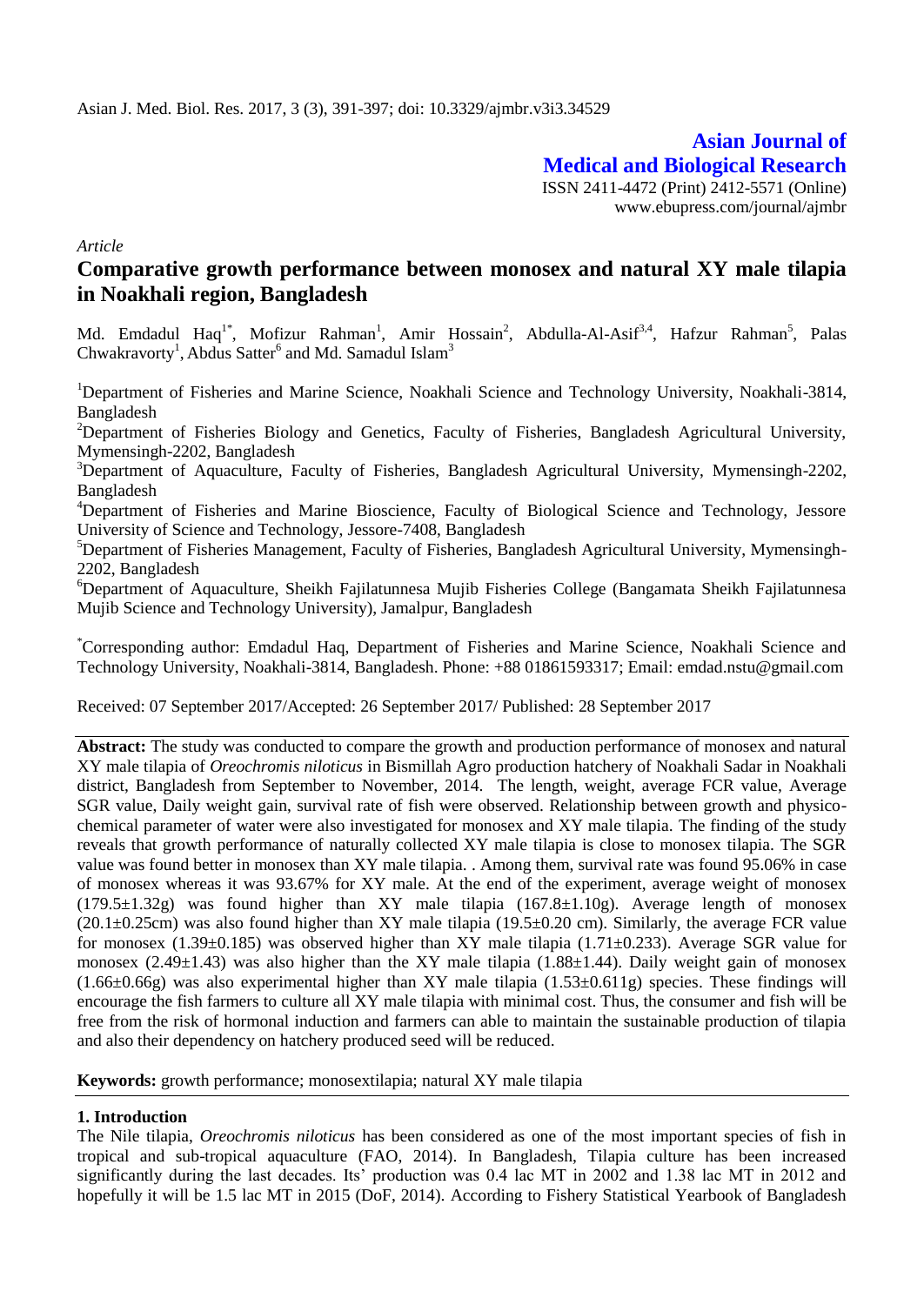(DoF, 2014), tilapia production in Noakhali district was about 1374 metric ton which were 3.2% of total tilapia production. Tilapia has become very popular because of its low price. This low price is achieved by converting the young females to males through the use of the hormone drug 17alpha-methytestosterone (Abucay and Mair, 1999; Alam and Kawsar, 1998; Rahman and Sardar, 2010; Edwards and Karim, 2007). However, the use of testosterone for sex-reversal has a strong negative effect on the immune system of fish. Methyl testosterone (MT) treatment could be perceived as hazardous to tilapia consumers also if it is applied at higher dosage, or is used for longer period, i.e. beyond the fry treatment stage and into the grow out phase (Beardmore *et al*., 2001; Bhandari *et al*., 2006; Gamal *et al*., 1997; Dan and Little, 2000; Scott *et al*., 1991 and Pompa and Masser, 1999). Consumers have no idea about the fish they are eating which has undergone hormone-induced sex changes and the long term consequences of such changes to health and environment are as yet unknown. As a consequence, the use of Methyl Testosterone will be phased out and a threat to future ban on hormonal sex reversal. Therefore, it will be difficult to maintain the sustainable production of tilapia in near future. Tilapia is a serial spawnner and breeds naturally several times in a year. Though, this efficiency of reproduction in tilapia has undesirable consequences. Problems common for many tilapia culture systems are the reduction of growth rates at the onset of sexual maturity and precocious and excessive reproduction, leading to various sizes of small fish production. There are a number of ways to control reproduction in mixed-sex population. One of these is the culture of all-male tilapia. All XY male tilapia can be selected from natural stocks instead of collecting the monosex seeds from the hatchery and can be cultured to maintain the tilapia production sustainable and also to remove the hazardous effects of hormone to the consumers (Razeim *et al.*, 2017; Ali *et al*., 2016a; Ali *et al.*,2016b; Shabuj *et al*., 2016; Hossain *et al*., 2016; Ali *et al.*, 2015; Islam *et al.*, 2016; Rahman *et al*., 2015; Sharif and Asif, 2015; Chowdhury *et al.*, 2015; Asif *et al.*, 2014; Nahid *et al*., 2010; Kohinoor, 2003; Tahoun *et al*., 2002; Green *et al*., 1997 and Khouraiba, 1997). This will also remove the dependency of fish farmers on hatchery produced seeds. The main objective of this study was to establish a sustainable aquaculture method for the production of a major animal protein source by comparing the growth pattern of monosex tilapia with XY male tilapias under pond culture systems.

#### **2. Materials and Methods**

#### **2.1. Experimental site, species and periods of study**

The study was conducted in Bismillah Agro production hatchery of Noakhalisadar in Noakhali district, Bangladesh. Two different strains of tilapia –Monnosex and natural XY male tilapia were experimental species. The study was conducted from September to November, 2014.



**Figure 1. Map showing the study area.**

#### **2.2. Experimental design**

Two different strains of tilapia such as: Monosex and naturally male XY tilapia were selected for the experiment. Monosex tilapia was collected from Bismillah hatchery. Monosex tilapia was (25-30) gm and there length was (9-10) cm. Natural XY male tilapia was collected from Bismillah hatchery. Natural XY male tilapia was identified by genital papilla whereas XY male contain Urogenital aperture and anus on the other side Female (XX) contain Urogenital aperture, anus and oviduct. Tilapia was collected that was naturally male (XY) contain Urogenital aperture and anus. Six Experimental hapas were used communal stocking of the three strains were similar in shape and size, with a area of 5m x 6m x 2 m hapas of 1.5-mm mesh size. The two different types of fish were stocked on six different hapas. Hapa 1, 2, 3 for monosex tilapia and Hapa 4, 5, 6 for natural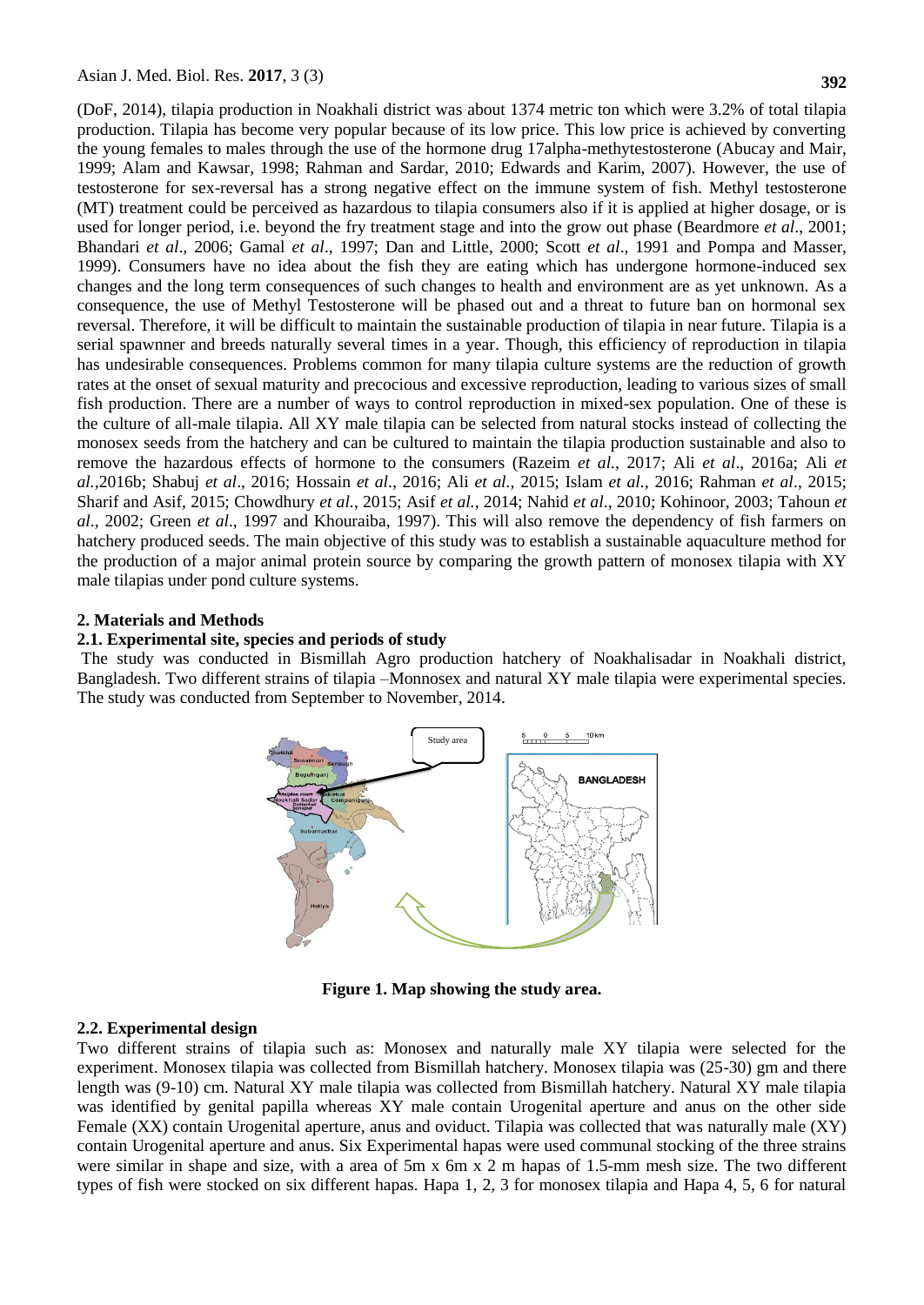XY male tilapia. Comparative studies were carried out these six hapa. Every hapathere was 81 species. The total number of the monosex was 243 and the total number of natural XY male tilapia was 243.

# **2.3. Feed and feeding schedule for monosex and XY male tilapia**

In a pond environment, natural food production may not be sufficient for the parent stock. So, supplementary feeds were supplied regularly to the tilapia stock. Mega feed use as supplementary feeds in every hapa. The nutritional composition of feed was Moisture (12%), Crude protein (35%), Crude fat (6%), Fiber 5(%), Metabolic power (85%). Feed was applied as per total body, Three/four times daily at 08:00 am, 11:00 pm, 02:00pm and 5:00 pm respectively.

# **2.4. Data collection**

During the experiment water quality parameters viz.; temperature, Dissolve oxygen, Transference and salinity were observed. Sampling was conducted every 15 days after stock fish in hapa. When sampling randomly 10 more species collected from each hapa. After collecting measured their weight and length by weight machine and scale.

#### **2.5. Data analysis**

All fish were harvested at the end of culture period, counted, and measured individually for weight and length. Growth parameters such as specific growth rate (SGR), daily weight gain (DWG), food conversion ratio (FCR) and survival rate were calculated as follows (Phelps and Popma, 2005).

SGR (% day-1) =  $[(\ln \text{final weight} - \ln \text{initial weight}) / \text{time (days)}] \times 100$ 

DWG (g day-1) = mean final weight (g) – mean initial weight (g) / days

 $FCR = total$  amount of dry feed consumed (g) / wet weight gain of fish (g)

Survival rate (%) = (final number of fish / initial number of fish)  $X$  100

# **3. Results and Discussion**

# **3.1. Comparative larval growth observation**

The weight of monosex was observed comparatively better than XY male tilapia and found (179.5  $\pm$ 1.32) g and  $(167.8\pm1.32)$  g for monosex and XY male tilapia respectively (Figure 2). This result is similar to the findings of Sultana *et al.* (1997). They found the initial mean weight of GIFT and existing strains of tilapia were 1.03 g and 1.12g respectively final cumulative mean weight of GIFT and existing strain were 8.38 gm and 5.51 gm respectively.



**Figure 2. Comparative weight gained of monosex and XY male tilapia.**

# **3.2. Comparative length observation**

Similarly Final Length of monosex was found comparatively better than XY male tilapia throughout the study period and found (20.1±0.25) cm and (19.5±0.20) cm for monosex and XY male tilapia respectively (Figure 3). This result is similar to the findings of Sultana *et al.* (1997). The similar study was found in banded gourami by Akter *et al.* (2016).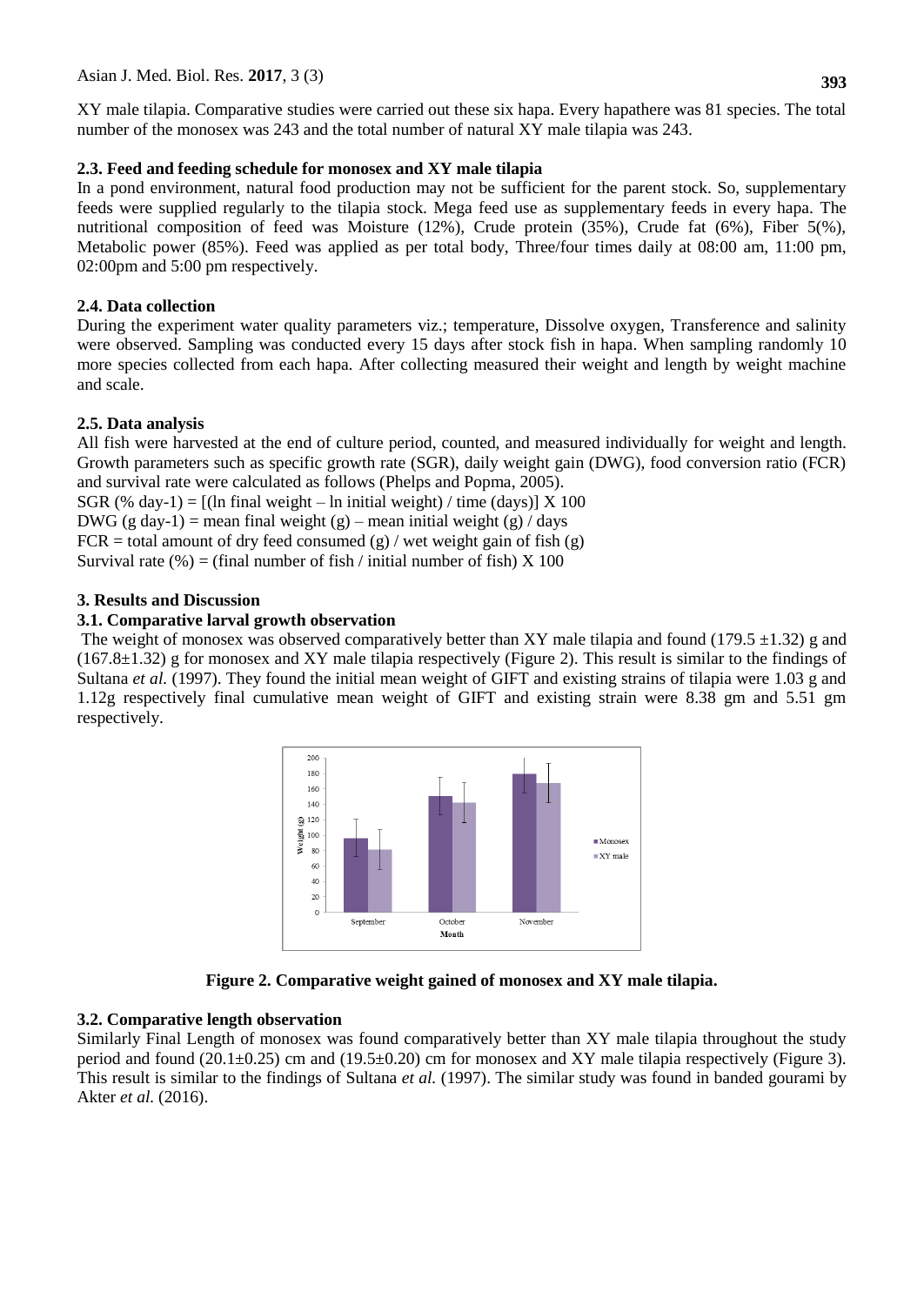

**Figure 3. Comparative average length gained of monosex and XY male tilapia.**

#### **3.3. Comparative FCR value observation**

Throughout the study period, FCR value of monosex and XY male tilapia was found variable FCR value (Table 1). Highest FCR value (1.9±0.24) was found in XY male tilapia in November while lowest FCR value  $(1.21\pm0.066)$  was found in monosex in October (Figure 4). The average FCR value (1.39 $\pm$ 0.185) for monosex and (1.71±0.233) for XY male tilapia. VeraCruiz and Mair (1994) also concluded a similar result.



**Figure 4. Comparative FCR value of monosex and XY male tilapia.**

|  | Table 1. Comparative growth performance between monosex and XY male tilapia. |  |
|--|------------------------------------------------------------------------------|--|
|--|------------------------------------------------------------------------------|--|

| <b>Growth parameters</b> | Monosex tilapia  | XY male tilapia  |
|--------------------------|------------------|------------------|
| Initial body length(cm)  | $9.5 \pm 0.05$   | $9.5 \pm 0.07$   |
| Initial body weight(gm)  | $29.6 \pm 0.25$  | $29.6 \pm 0.35$  |
| Final body length(cm)    | $20.1 \pm 0.25$  | $19.5 \pm 0.20$  |
| Final body weight(gm)    | $179.5 \pm 1.32$ | $167.8 \pm 1.10$ |
| Average FCR              | $1.39 \pm 0.185$ | $1.71 \pm 0.233$ |
| Average SGR              | $2.49 \pm 1.43$  | $1.88 \pm 1.44$  |
| Average DWG              | $1.66 \pm 0.66$  | $1.53 \pm 0.611$ |
| Survival rate (%)        | 95.06            | 93.67            |

#### **3.4. Comparative DWG value observation**

At the same way DWG (daily weight gain) value was found highest (2.23±0.16) in monosex tilapia in September and lowest (0.85±0.04) in XY male tilapia in November. The average DWG value (1.66±0.66) for monosex and (1.53±0.611) for XY male tilapia (Figure 5). Chakraborty *et al.* (2010) was found same result.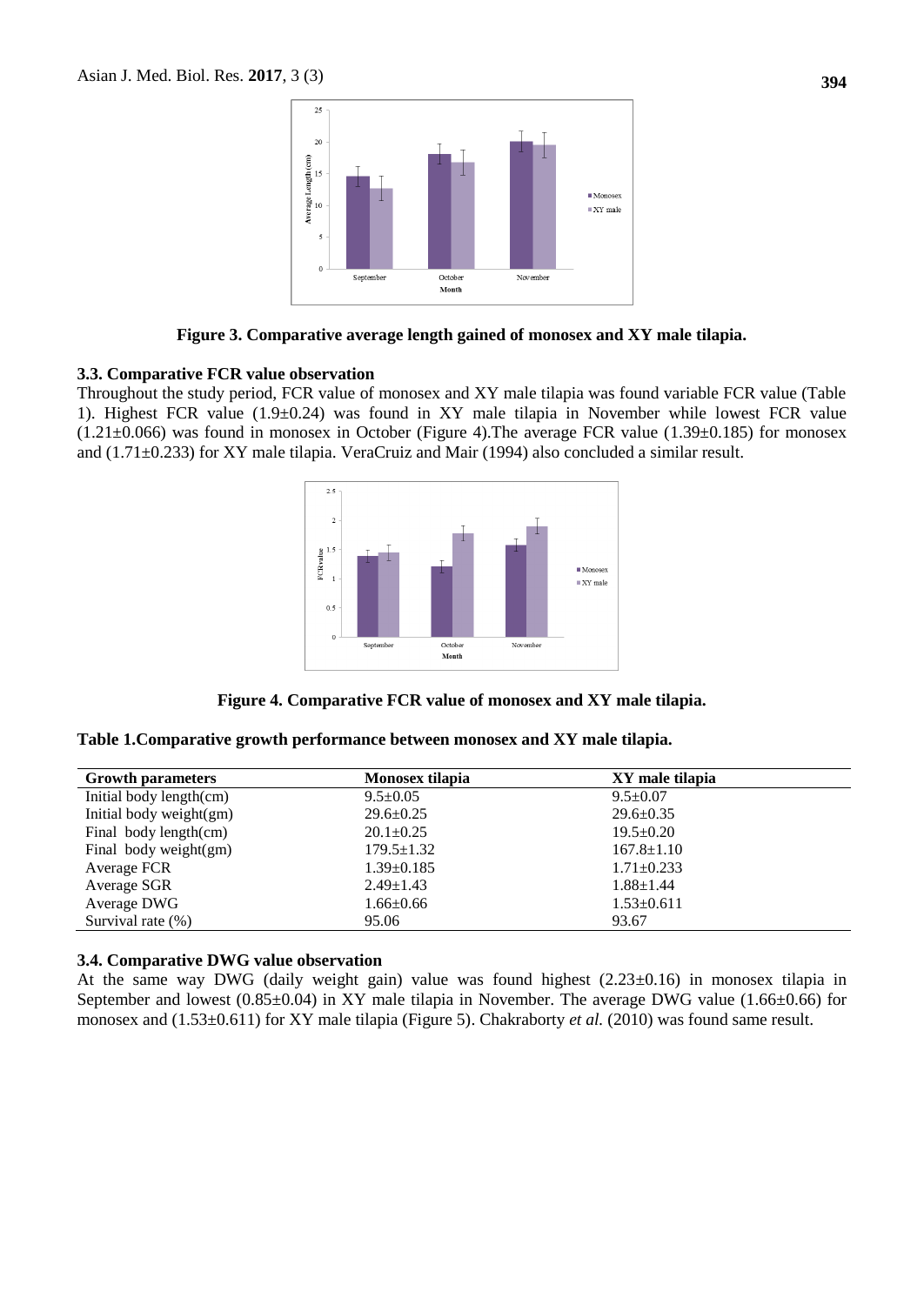

**Figure 5. Comparative DWG value of monosex and XY male tilapia.**

# **3.5. Comparative SGR value observation**

SGR value was measured for both monosex tilapia and XY male tilapia during the experiment and found variable. Highest SGR value (3.573±0.10) was found in monosex tilapia in September that was and lowest SGR value (0.61 $\pm$ 0.040) found in XY male tilapia in November. (Figure 6). The average SGR value (2.49 $\pm$ 1.43) for monosex and (1.88±1.44) for XY male tilapia. It indicates that specific growth rate was higher in monosex than XY male tilapia. That was similar to the findings of Chakraborty *et al.* (2010). They found SGR value 5.25 and 4.6 for monosex and mixed sex respectively.



**Figure 6. Comparative SGR value of monosex and XY male tilapia.**

# **4. Conclusions**

The finding of the study reveals that growth performance of naturally collected XY male tilapia is close to monosex tilapia. These findings will encourage the fish farmers to culture all XY male tilapia with minimal cost. Thus, the consumer and fish will be free from the risk of hormonal induction and farmers can able to maintain the sustainable production of tilapia and also their dependency on hatchery produced seed will be reduced.

# **Acknowledgement**

Authors are grateful to the owner of Bismillah Agro Production Hatchery of Noakhali Sadar in Noakhali district for giving facility to complete this research work.

# **Conflict of Interest**

None to declare.

# **References**

Abucay JS and GC Mair, 1999. Divergent selection for growth in the development of a female line for the production of improved genetically male Tilapia (GMT) in *Oreochromis niloticus* L. Aquaculture*,* 173: 219- 234.

Akter S, MFU Zaman, MHU Jaman, IN Sithi, D Yesmin and AA Asif, 2016.Morphometric study of banded gourami (*Colisafasciata*) in Jessore, Bangladesh. Asian J. Med. Biol. Res., 2: 113-120.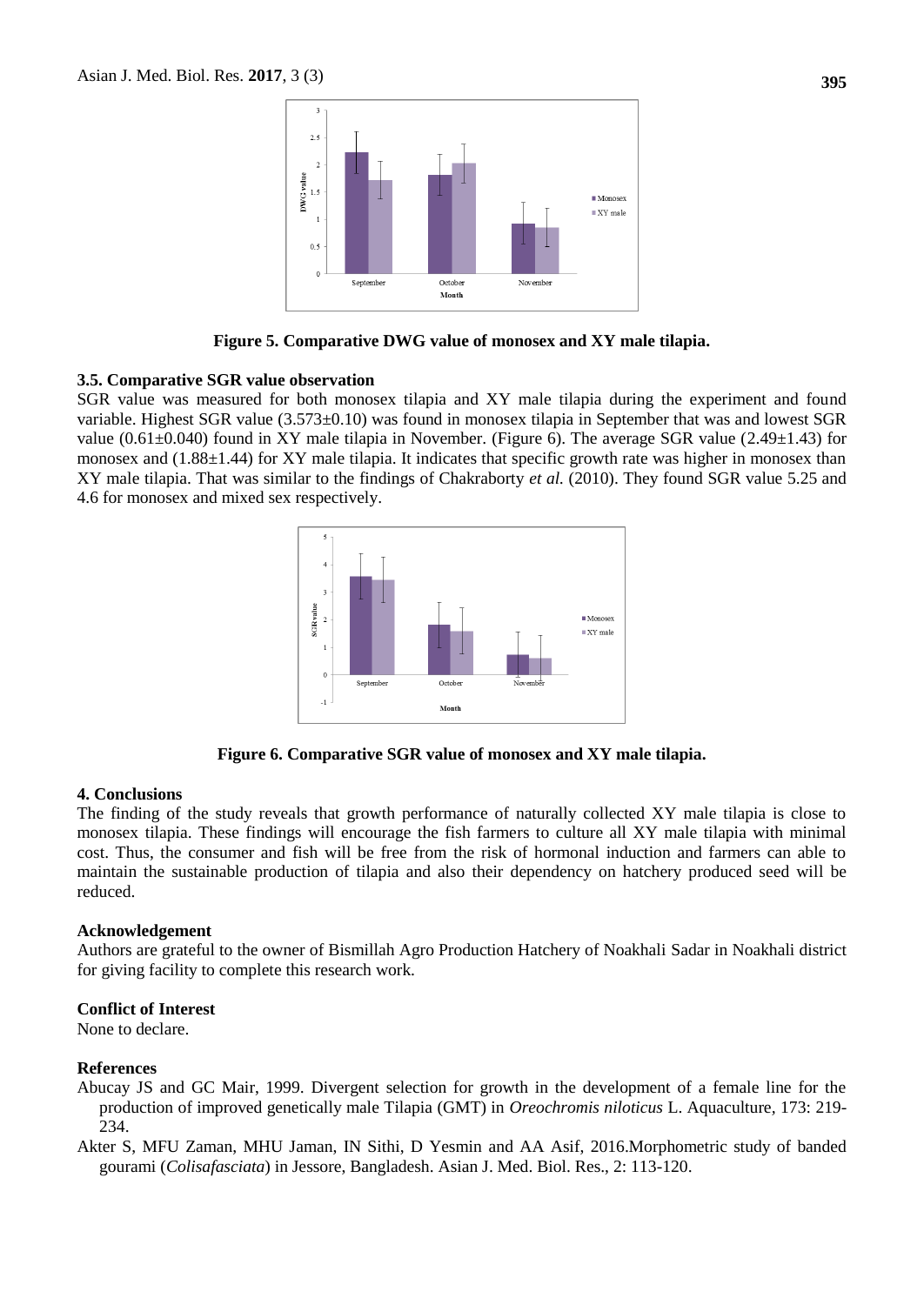- Ali MM, AA Asif, MAI Shabuj, O Faruq, S Vaumik, BMN Sharif and MA Zafar, 2016a.Technology of artificial breeding of catfish species in the hatcheries in Jessore Region, Bangladesh. International Journal of Fisheries and Aquatic Studies, 4: 180-188.
- Ali MM, AA Asif, MAI Shabuj, O Faruq, S Vaumik, MA Zafar and BMN Sharif, 2015. Dose optimization with synthetic hormone flash forinduced spawning of *Shing* (*Heteropneustes fossilis*). International Journal of Fauna and Biological Studies, 3: 39-45.
- Ali MM, AA Asif, MAI Shabuj, S Vaumik, MA Zafar, BMN Sharif, 2016b. Status of polyculturepangasiushypophthalmus with carps in Jhikargacha upazila of Jessore district, Bangladesh. International Journal of Fisheries and Aquatic Studies, 4: 423-430.
- Asif, AA, MA Samad, BMS Rahman, MA Rahman, MH Rahman, SM Yeasmin, and A Nima, 2014. Study on management of fish fry and fingerling marketing of jessore in Bangladesh. International Journal of Business, Social and Scientific Research, 2: 127-135.
- Beardmore JA, GC Mair and RI Lewis, 2001. Monosex male production in finfish as exemplified by tilapia: applications, problems, and prospects. Aquaculture, 197: 283–301.
- Bhandari RK, M Nakamura, T Kobayashi and Y Nagahama, 2006. Suppression of steroidogenic enzyme expression during androgen-induced sex reversal in Nile tilapia (*Oreochromisniloticus*).General and Comparative Endocrinology, 145: 20–24.
- Chakraborty SB, D Mazumd, U Chatterji, S Banerjee, 2010. Growth of Mixed-Sex and Monosex Nile Tilapia in Different Culture. Turk. J. Fish. Aquat. Sci., 11: 131-138.
- Chowdhury AA, MS Uddin, S Vaumik and AA Asif, 2015. Aqua drugs and chemicals used in aquaculture of Zakigonj upazilla, Sylhet. Asian J. Med. Biol. Res., 1: 336-349.
- Dan NC and DC Little, 2000. The culture performance of monosex and mixed-sex new-season and overwintered fry in three strains of Nile tilapia (*Oreochromis niloticus*) in northern Vietnam, Aquaculture, 184: 221-231.
- DoF, 2014. Fish catch statistics of Bangladesh. 1992-93. Department of Fisheries, Dhaka, Bangladesh. 208:191– 364.
- Edwards and Karim, 2007. The quality of the indigenous sex reversed tilapia production. Bangladesh, December 2007.
- FAO, 2014. Fisheries Statistics, Capture Production. Food and Agriculture Organization of the United Nations (FAO), Rome.pp. 703.
- Gamal O, MA El-Naggar, MG El-Nady, AI Kamar and Al-Kobaby, 1997. Effect of Photoperiod, Dietary Protein and Temperature on Reproduction in Nile Tilapia (*Oreochromisniloticus*), International Center for Living Aquatic Resources Management, PO Box 2416, Cairo, Egypt.
- Green BNW, KL Veverica, MS Fitzpatrick, 1997. Fry and fingerlings production. I*n*: Egna H, Boyd C (Eds.), Dynamics of Pond Aquaculture, CRC Press, Boca Raton, Florida. pp. 215-243.
- Hossain MT, MS Alam, MH Rahman, AA Asif and SM Rahmatullah, 2016. Present status of Indian major carp broodstock management at the hatcheries in Jessore region of Bangladesh. Asian Australas. J. Biosci. Biotechnol., 1: 362-370.
- Islam MM, AA Asifand MR Amin, 2016. The Induced Breeding of Common Carps (*Cyprinus carpio*) in Bangladesh. Indian Journal of Science, 23: 619-632.
- Khouraiba HM, 1997. Effect of 17  $\alpha$ -methyl testosterone on sex reversal and growth of Nile tilapia *Oreochromis niloticus*. Zagazig. J. Agric. Res., 24: 753- 767.
- Kohinoor AHM, 2003. Breeding of biology and monosex male seed production of GIFT strains of *Oreochromis niloticus*. Bangladesh J. Fish Res., 7: 105-114.
- Nahid SAA, MM Haque, MA Wahab, DC Little, F Murray, 2010. Tilapia: Silent booming in Bangladesh, faculty of fisheries, Bangladesh Agriculture University, Mymensingh and Institute of Aquaculture University of Stirling, Stirling FK9 4LA U.K.
- Phelps RP and TJ Popma, 2005. Sex reversal of tilapia. In: Costa- Pierce BA, Rakocy JE (Eds.), Tilapia Aquaculture in the Americas, The World Aquaculture Society, Baton Rouge, Louisiana, USA., 2: 34-59.
- Pompa TJ and M Masser, 1999. Tilapia life history and biology. Southern Regional Aquaculture. Centre, SAARC publication No. 283 p.
- Rahman MH, MA Rahman, MMM Hossain, SM Yeasmin and AA Asif, 2015. Effect of feeding management of broodstock on breeding performance of bata*(Labeobata)*. Asian J. Med. Biol. Res., 1:553-568.
- Rahman MM and MRI Sardar, 2010. Production of hormone-induced supermale of genetically improved farmed Tilapia (GIFT-YY) in Bangladesh. Asian Fisheries Science, 23: 136-144.